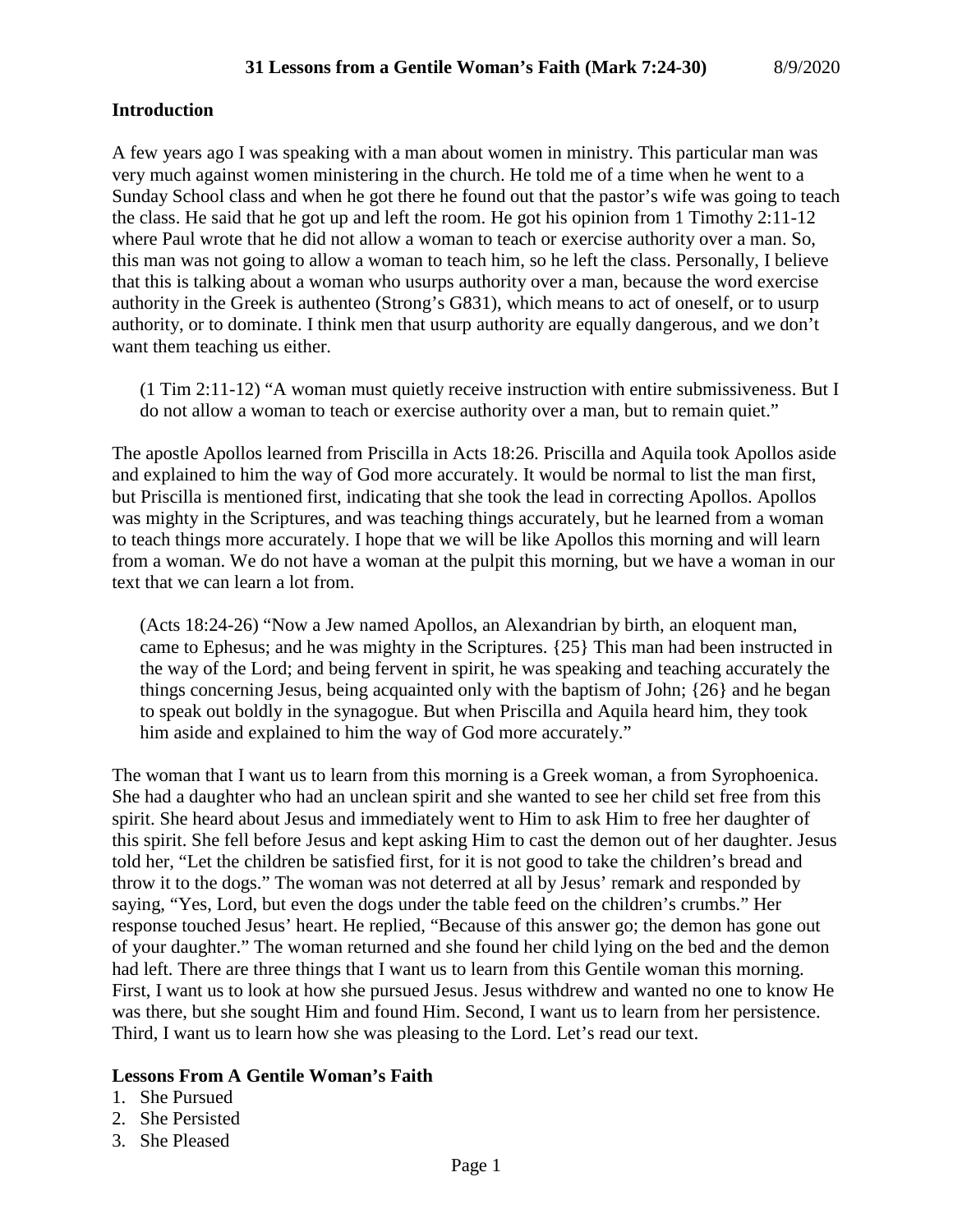# **31 Lessons from a Gentile Woman's Faith (Mark 7:24-30)** 8/9/2020

(Mark 7:24-30) "Jesus got up and went away from there to the region of Tyre. And when He had entered a house, He wanted no one to know *of it;* yet He could not escape notice. {25} But after hearing of Him, a woman whose little daughter had an unclean spirit immediately came and fell at His feet. {26} Now the woman was a Gentile, of the Syrophoenician race. And she kept asking Him to cast the demon out of her daughter. {27} And He was saying to her, "Let the children be satisfied first, for it is not good to take the children's bread and throw it to the dogs." {28} But she answered and said to Him, "Yes, Lord, *but* even the dogs under the table feed on the children's crumbs." {29} And He said to her, "Because of this answer go; the demon has gone out of your daughter." {30} And going back to her home, she found the child lying on the bed, the demon having left."

# 1. **She Pursued**

Our account today begins with Jesus getting up and going away to the region of Tyre. He went away and He wanted no one to know of it. Matthew says that He withdrew into the district of Tyre and Sidon. Jesus withdrew; He needed a break from dealing with the Pharisees. Conflict will wear you out, and the encounters with the Pharisees and scribes was constant friction and conflict. If you ever feel like you need to get away for some peace and quiet, Jesus understands your situation. He has been there and He withdrew and was hoping no one would notice.

(Mark 7:24) "Jesus got up and went away from there to the region of Tyre. And when He had entered a house, He wanted no one to know *of it;* yet He could not escape notice."

(Matt 15:21) "Jesus went away from there, and withdrew into the district of Tyre and Sidon."

This most recent encounter had been about the charges that they brought against His disciples for not washing their hands according to the tradition of the elders. He rebuked them, using Isaiah 29:13, and told them that they were worshiping in vain. Then, He proceeded to explain to the crowd about what defiles a man. His disciples still had questions and He explained it to them so that they would have understanding. Jesus ended His teaching by saying, "These are the things that defile the man; but to eat with unwashed hands does not defile the man." After this, Jesus got up and went away to the region of Tyre.

(Matt 15:20) "These are the things which defile the man; but to eat with unwashed hands does not defile the man."

Mark said that He went away to the region of Tyre. A couple of the earliest manuscripts say Tyre and Sidon. In Matthew's account, he stated that Jesus withdrew into the district of Tyre and Sidon. Both of these towns are on the coast of the Mediterranean Sea. They are part of the allotment given to Asher. Jesus stayed primarily within the territory given to Abraham, the Promised Land, in His earthly ministry. God promised to bless all peoples through Abraham, so it was never about just the Jews. But the pattern was to reach out to the children of Israel first. Matthew records one of Jesus' responses to the woman was, "I was sent only to the lost sheep of the house of Israel." This is an important thing to note as it gives context to the discussion with the Gentile woman.

(Matt 15:24) "But He answered and said, "I was sent only to the lost sheep of the house of Israel."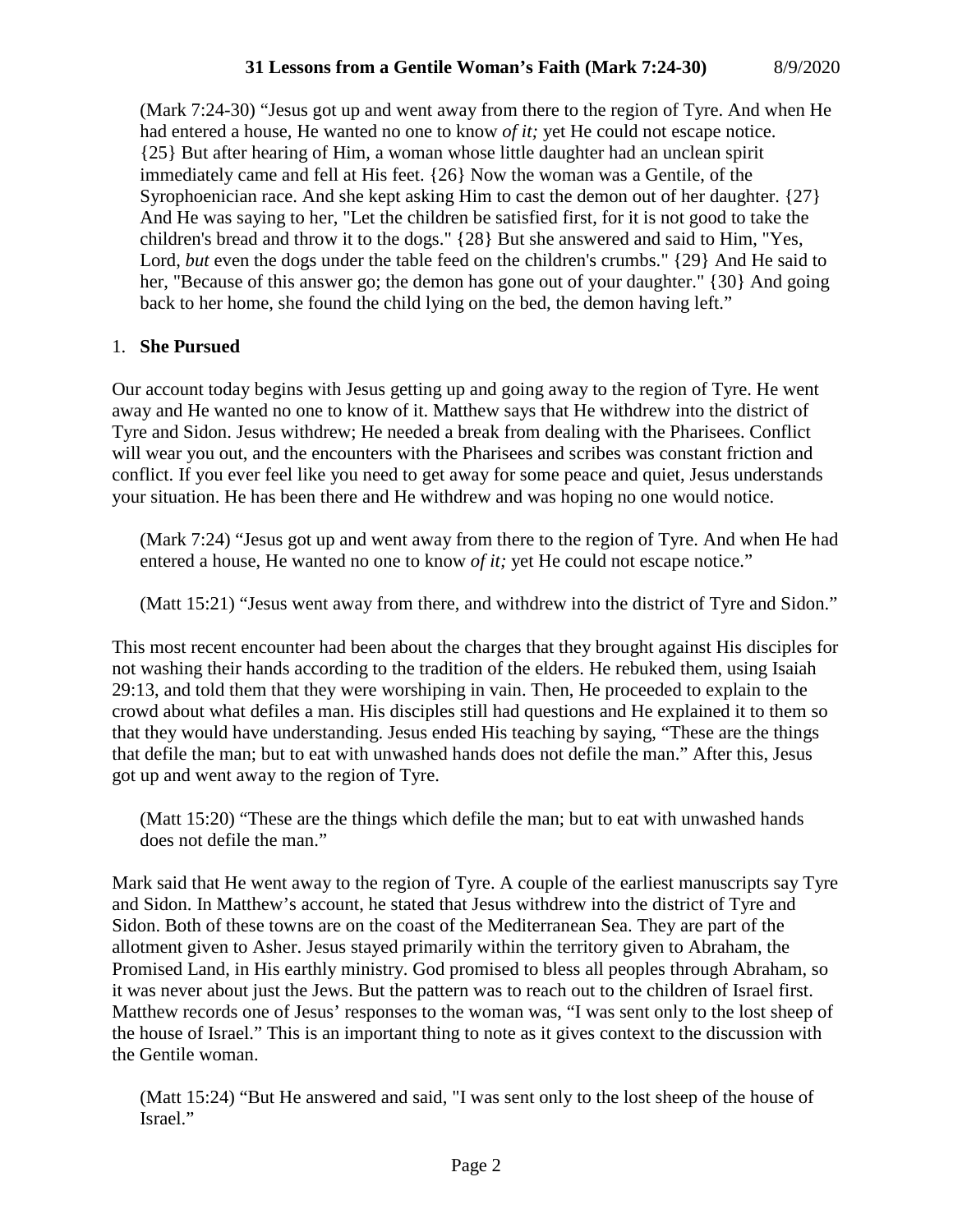# **31 Lessons from a Gentile Woman's Faith (Mark 7:24-30)** 8/9/2020

Paul said that he was not ashamed of the gospel for it was the power of God for salvation to the Jew first and then to the Greek. Jesus would reach out to the non-Jews, like the Samaritan woman at the well and this Greek woman in Tyre, but He first went to the Jews. There were a lot of Greeks or Gentiles in Tyre and Sidon. Tyre and Sidon are part of Phoenicia and Syria is just to the east of Phoenicia. This woman was from Syrophoenicia, the larger area that included both Syria and Phoenicia.

(Rom 1:16) "For I am not ashamed of the gospel, for it is the power of God for salvation to everyone who believes, to the Jew first and also to the Greek."

Even though Jesus did not want people to know that He was at a certain house, the news of Jesus coming to their region spread quickly. This Gentile woman heard that He was there and Mark said that she immediately came and fell at His feet. Jesus was trying to go unnoticed, but this woman sought His whereabouts and found Him. She pursued Jesus and found Him. Notice what God said in Jeremiah 29:13, "You will seek Me and find Me when you search for Me with your whole heart." Jeremiah was quoting Deuteronomy 4:29, where God had spoken the same thing to Moses. When we seek God with all of our heart, we will find Him. This woman sought after Jesus and she found Him. He may not have wanted people to know He was there, but this is a promise from God, that when someone seeks after Him with their whole heart, he will find God.

(Jer 29:13) "You will seek Me and find *Me* when you search for Me with all your heart."

This woman's faith began at the beginning of our passage. When Jesus came into the region of Tyre, this Gentile woman heard of it, and immediately came and fell at His feet. She heard that people were being healed. She heard that people were getting delivered. She heard that He had fed the 5,000. She probably heard a number of testimonies, her heart was stirred, and she believed.

(Mark 7:25) "But after hearing of Him, a woman whose little daughter had an unclean spirit immediately came and fell at His feet."

Paul wrote in Romans 10:17 that "faith comes by hearing, and hearing by the word of Christ." This woman heard the news about Jesus and it ignited her faith. Something happened in her. Her eyes were opened. This woman heard the gospel and believed the message. She immediately responded and went to Jesus.

(Rom 10:17) "So faith *comes* from hearing, and hearing by the word of Christ."

I want to turn to Matthew's account for a minute to look at how this woman addressed Jesus. In Matthew 15:22, she said, "Have mercy on me, Lord, Son of David." She called Jesus Lord or Master. She calls Him Lord in Matthew 15:25, "Lord, help me!" And again in Matthew 15:26, she said, "Yes Lord; but even the dogs…" All three times she addresses Jesus as Lord. In Romans 10:9-10 Paul explains what is necessary to be saved. He said that we need to confess with our mouth Jesus as Lord, and believe in your heart that God raised Him from the dead, and you will be saved. Jesus had not died and He had not been raised from the dead, but this woman believes who He is and she is confessing Him to be her Lord.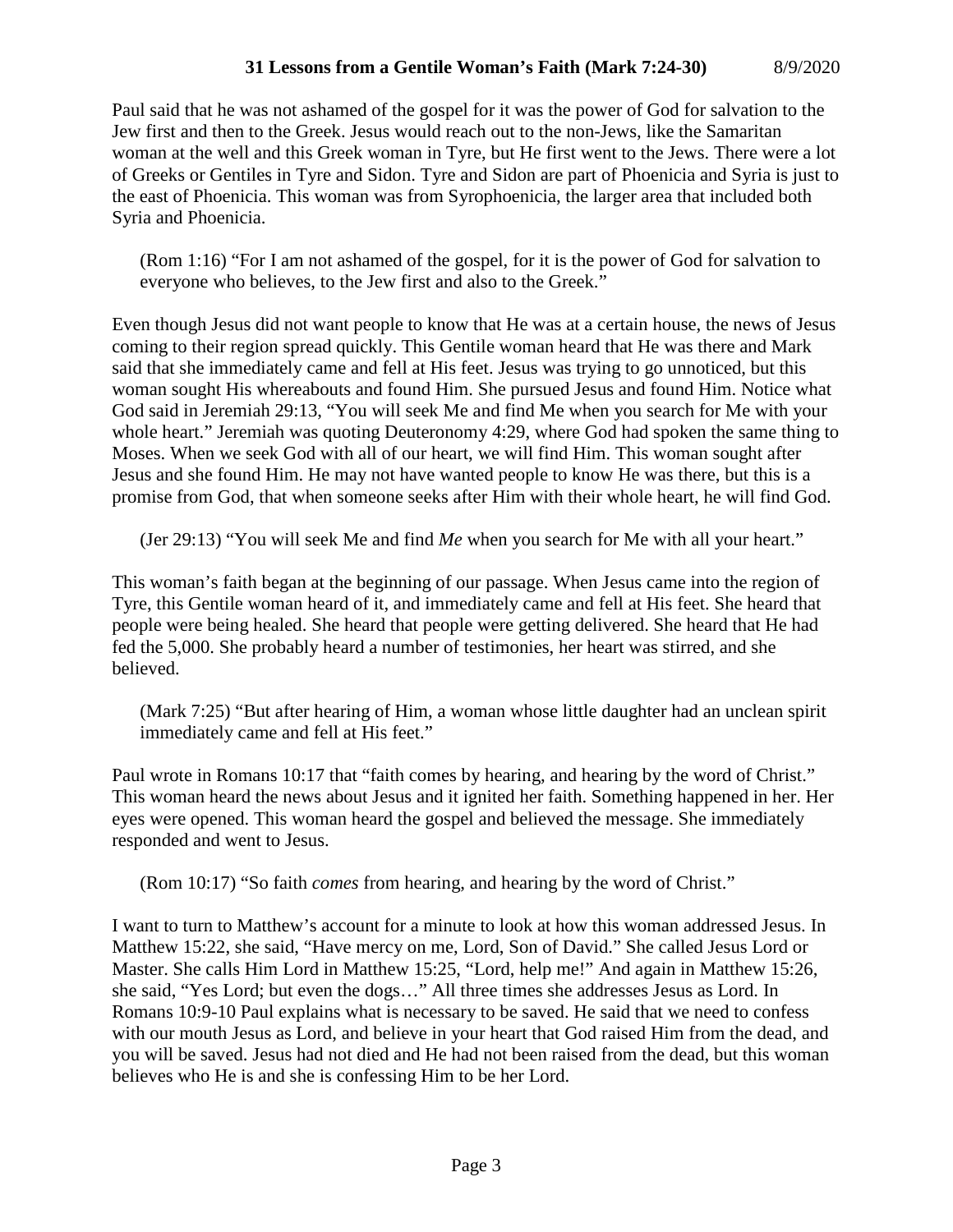(Rom 10:9-10) "that if you confess with your mouth Jesus *as* Lord, and believe in your heart that God raised Him from the dead, you will be saved; {10} for with the heart a person believes, resulting in righteousness, and with the mouth he confesses, resulting in salvation."

Notice also in Matthew 15:22 that she did not just call Jesus Lord, she called Him, "Son of David." They knew that the Messiah would be a descendant or son of David. This woman has heard of the miracles that Jesus had performed, and she believed that He was the Messiah, and she confessed Him as Lord. This woman had faith, and it pleased God.

(Matt 15:22) "And a Canaanite woman from that region came out and *began* to cry out, saying, "Have mercy on me, Lord, Son of David; my daughter is cruelly demon-possessed."

Paul goes on to say in Romans 10:11-13 that whoever believes in Him will not be disappointed, and that there is no distinction between Jew and Greek. God's grace is available for all that call on Him. Jesus may have come for the children of Israel, but His grace was also available to Greeks. This Greek woman heard of Jesus, believed in Jesus, sought for Him, and has confessed Him as Lord.

(Rom 10:11-13) "For the Scripture says, "WHOEVER BELIEVES IN HIM WILL NOT BE DISAPPOINTED." {12} For there is no distinction between Jew and Greek; for the same *Lord* is Lord of all, abounding in riches for all who call on Him; {13} for "WHOEVER WILL CALL ON THE NAME OF THE LORD WILL BE SAVED."

In John 6:37, Jesus said that all that the Father gives Me will come to Me, and the one who comes to me I will certainly cast out. Jesus was not going to refuse this woman. This passage bothered me for a long time. Why would Jesus call her a dog? He was testing her faith. He was certainly not going to cast her out or refuse her. He was just testing her faith, in the same way that God tested Abraham. He wanted to see if Abraham was going to withhold his son. He was not going to have Abraham slay his son, and Jesus was not going to refuse this woman that He called a dog. It was just a test of her faith, and her faith was genuine.

(John 6:37) "All that the Father gives Me will come to Me, and the one who comes to Me I will certainly not cast out."

She had a little daughter who had an unclean spirit. This woman was discerning and knew that her daughter had a demonic spirit. We do not know what the manifestations were, only that her daughter had an unclean spirit and she knew it. Matthew gives a little more description. The woman told Jesus that her daughter was cruelly demon-possessed. We know from Jesus' response that the demon left. Sometimes there is demonic sickness and medicine can't fix a demon. We need to know what is physical and what is spiritual. We need the discernment and perception of this Canaanite woman. Matthew calls her a Canaanite woman and Mark says that she was a Syrophoenician. The Syrophoecians were a sub-group of the Canaanites.

(Mark 7:25) "But after hearing of Him, a woman whose little daughter had an unclean spirit immediately came and fell at His feet."

(Matt 15:22) "And a Canaanite woman from that region came out and *began* to cry out, saying, "Have mercy on me, Lord, Son of David; my daughter is cruelly demon-possessed."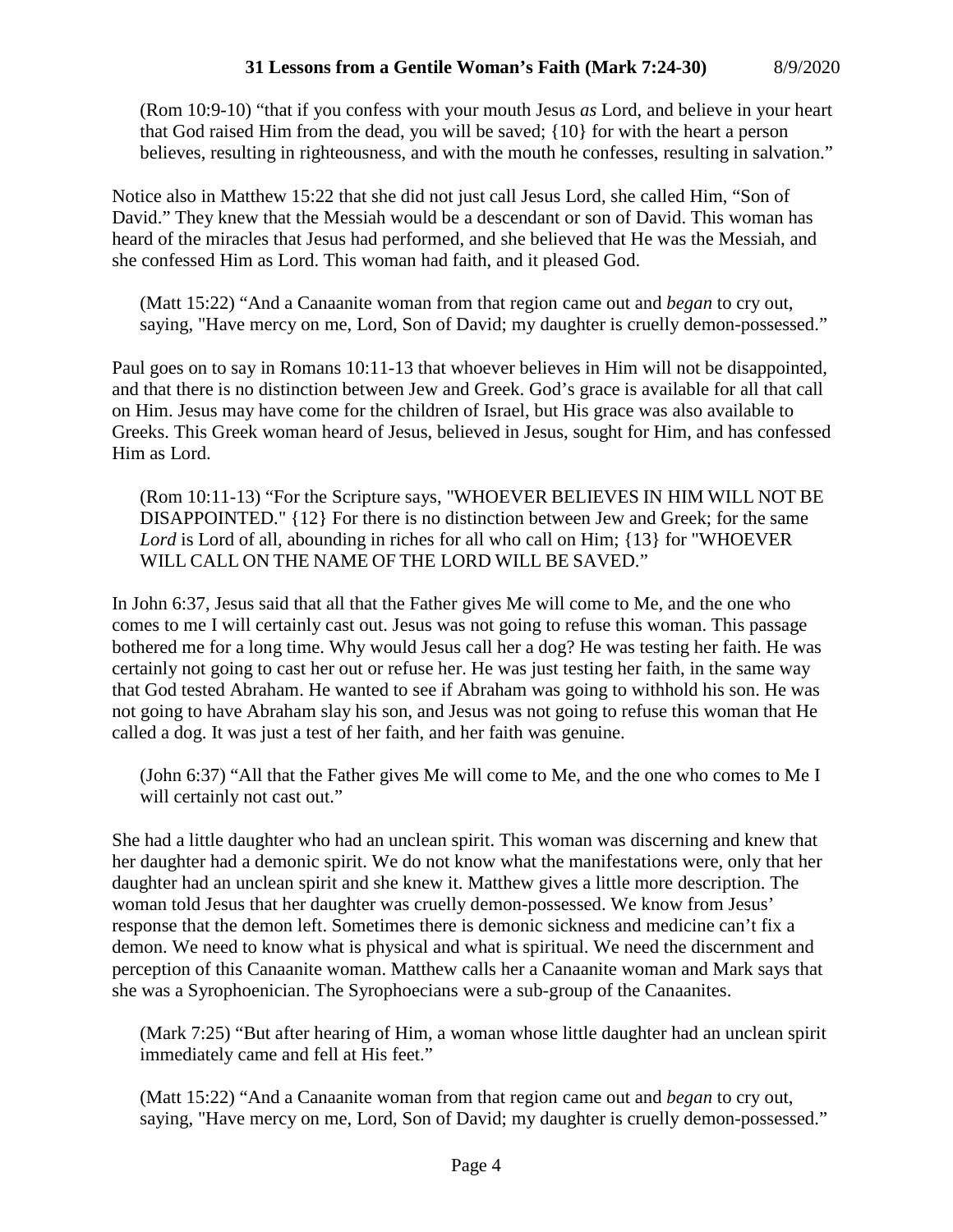# **31 Lessons from a Gentile Woman's Faith (Mark 7:24-30)** 8/9/2020

How can we tell what is demonic? In Mark 5 we saw some characteristics of a man who was demon-possessed. He had supernatural strength, and chains could not hold him. He was violent, and no one could subdue him. He went about naked. He lived in a graveyard, and went about screaming among the tombs and in the mountains. He was clearly not in the right mind. He was self-destructive and gashed himself with stones. The demoniac was cruelly demon-possessed.

(Mark 5:2-5) "When He got out of the boat, immediately a man from the tombs with an unclean spirit met Him, {3} and he had his dwelling among the tombs. And no one was able to bind him anymore, even with a chain; {4} because he had often been bound with shackles and chains, and the chains had been torn apart by him and the shackles broken in pieces, and no one was strong enough to subdue him. {5} Constantly, night and day, he was screaming among the tombs and in the mountains, and gashing himself with stones."

In Matthew 17:15-18, a man came to Jesus and his son was a lunatic and very ill. His son was not in his right mind, just as the demoniac was not in his right mind. He was sick. Very often sickness is caused by demons. This man told Jesus that his son would often fall into the fire or water. The goal of demons is to kill and destroy. They are destructive.

(Matt 17:15-18) "Lord, have mercy on my son, for he is a lunatic and is very ill; for he often falls into the fire and often into the water….{18} And Jesus rebuked him, and the demon came out of him, and the boy was cured at once."

Jesus said that the thief has come to kill, steal and destroy. Demons come to kill, steal, and destroy. This demon in this little girl was cruel, and it tried to kill and destroy her. It tried to steal her life from her. It tried to steal her joy. It tried to steal her destiny. God came that we might have life and have it abundantly. God came to give us life and to help us fulfill His destiny for our lives. There is a sharp contrast between the kingdom of darkness and the kingdom of God.

(John 10:10) "The thief comes only to steal and kill and destroy; I came that they may have life, and have *it* abundantly."

One of the lessons that we can learn from this Gentile woman is to have the right posture. Notice that she fell down before Him. She prostrated herself before Jesus. Wikipedia says that *"Prostration is the placement of the body in a reverentially or submissively prone position as a gesture. Typically prostration is distinguished from the lesser acts of bowing or kneeling by involving a part of the body above the knee touching the ground, especially the hands."*

She fell down before Him, and the Greek word is prospipto (Strong's G4363). Prospipto is used nineteen times. The primary Greek word that is used is prokuneo, which is most often translated as worship. It is used seventy-two times. In the Old Testament, the primary word is shachah, and it is used 220 times. All of these words mean to bow down, fall down, or to prostrate yourself. Abraham, Moses, Job, David, Ezra, and Nehemiah all fell down before the Lord. In the New Testament, Paul fell to his face when the Lord appeared to him on the road to Damascus. When we come before a holy God, it is only natural to fall on your face before Him.

We see in Revelations 5:8 that the twenty-four elders fell down before the Lamb. It is not just a song we sing; we will all be falling on our faces before the Lamb when we come into His presence. This Gentile woman fell on our face before Jesus.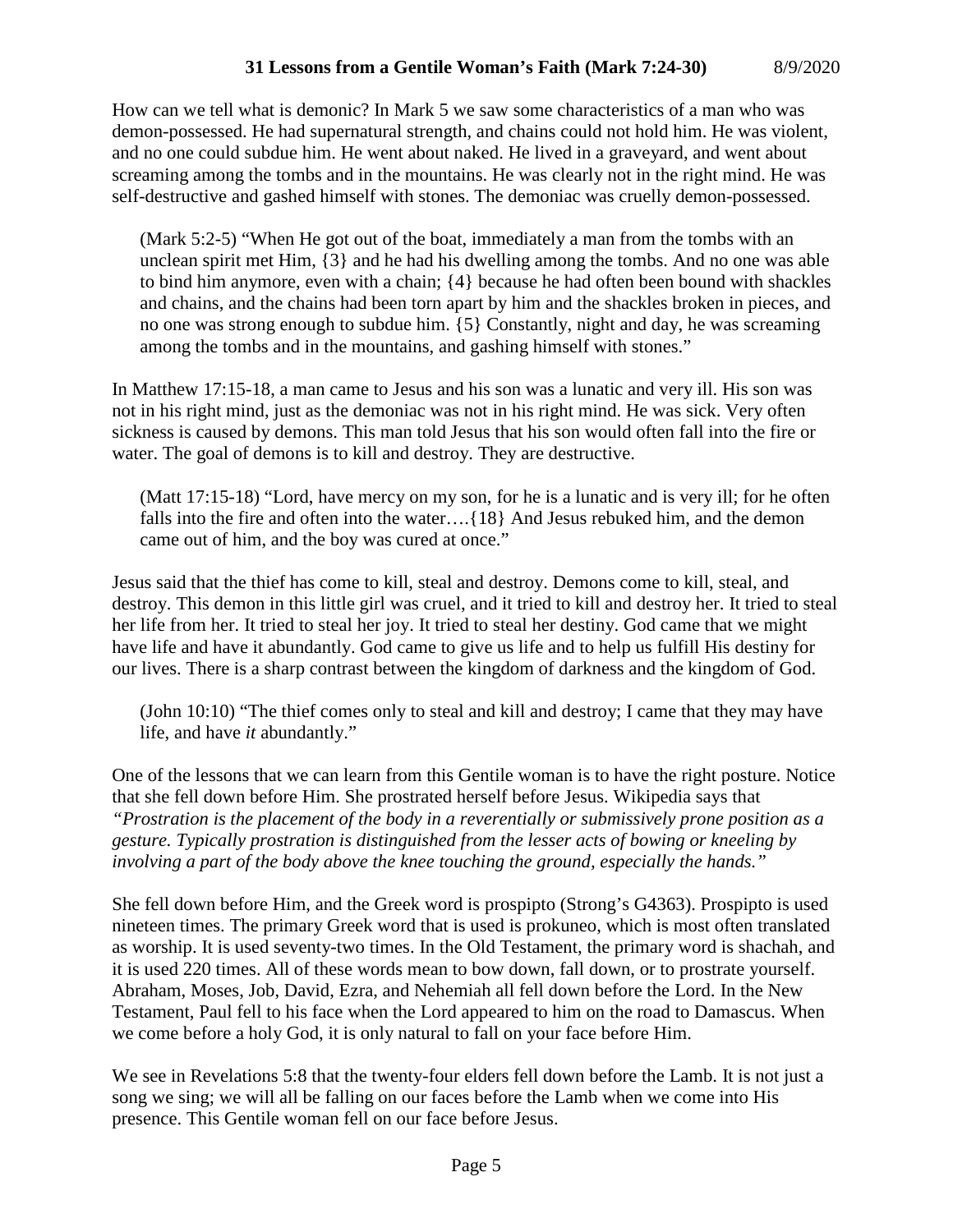(Rev 5:8) "When He had taken the book, the four living creatures and the twenty-four elders fell down before the Lamb, each one holding a harp and golden bowls full of incense, which are the prayers of the saints."

In Isaiah 66:2, the Lord tells us who He will look at. He says, "But to this one I will look, to him who is humble and contrite of spirit and who trembles at My word." Bowing before the Lord is an act of humbling yourself before God, and it is an act of worship. I believe the church has a lot to learn about coming into the presence of God. The church needs a greater fear, awe, and reverence towards God. This Gentile woman had a good idea of who she was bowing down to.

(Is 66:2) "For My hand made all these things, Thus all these things came into being," declares the LORD. "But to this one I will look, to him who is humble and contrite of spirit, and who trembles at My word."

# 2. **She Persisted**

The second lesson that we can learn from this Gentile woman is persistence. In verse 26, we see that kept asking Jesus to cast the demon out of her daughter. When Jesus told her to let the children be satisfied first, and not to take the children's bread and throw it to the dogs, she was not deterred; she asked again. This woman was determined to get help for her daughter. She did not care if she was called a dog, she kept asking Jesus to heal her daughter. She knew what she wanted and nothing was going to stop her.

(Mark 7:26) "Now the woman was a Gentile, of the Syrophoenician race. And she kept asking Him to cast the demon out of her daughter."

Jesus refused to minister to her at first. He said, "Let the children be satisfied first." He added, "for it is not good to take the children's bread and throw it to the dogs." This passage really bothered me for a long time. I could not see why Jesus would call this woman a dog. It did not matter to me that dogs were unclean and that the Jews saw the Gentiles as unclean or dogs. To me, referring to people as dogs did not show respect or dignity towards them. This seems out of character for Jesus or us. The word for dogs that Jesus used is kunarion, which means a little dog, or a household pet dog. The normal Greek word for dog is kuon. The woman's reply was that the dogs under the table feed on the children's crumbs. She understood that Jesus had not called her the normal dog, but a friendly, pet dog. She was not offended or deterred by Jesus' remark. Jesus was using the cultural designation, but in a nice way. Scholars have different thoughts about why Jesus responded to the woman that way. Some say He was testing the apostles. Others think that He was testing the faith of the woman. This would be more likely in my opinion because He did try to put her off. She would have nothing to do with it. She was going to be persistent and get what she knew was available, healing for her daughter.

I want to go to Matthew's account for a minute because we see that this woman was persisting even before she got to Jesus. I am going to pick it up in Matthew 15:22. "She began to cry out, saying, 'Have mercy on me, Lord, Son of David; my daughter is cruelly demon-possessed.' Jesus did not answer her a word. And His disciple came and implored Him, saying, 'Send her away, because she keeps shouting at us.'" Notice that she kept shouting at the disciples. She was persistent and she was not going to stop until she got what she wanted. Then, Jesus told her that He was sent only to the lost sheep of the house of Israel. She was not deterred. "But she came and began to bow down before Him, saying, 'Lord, help me!'" Then, Jesus answered her about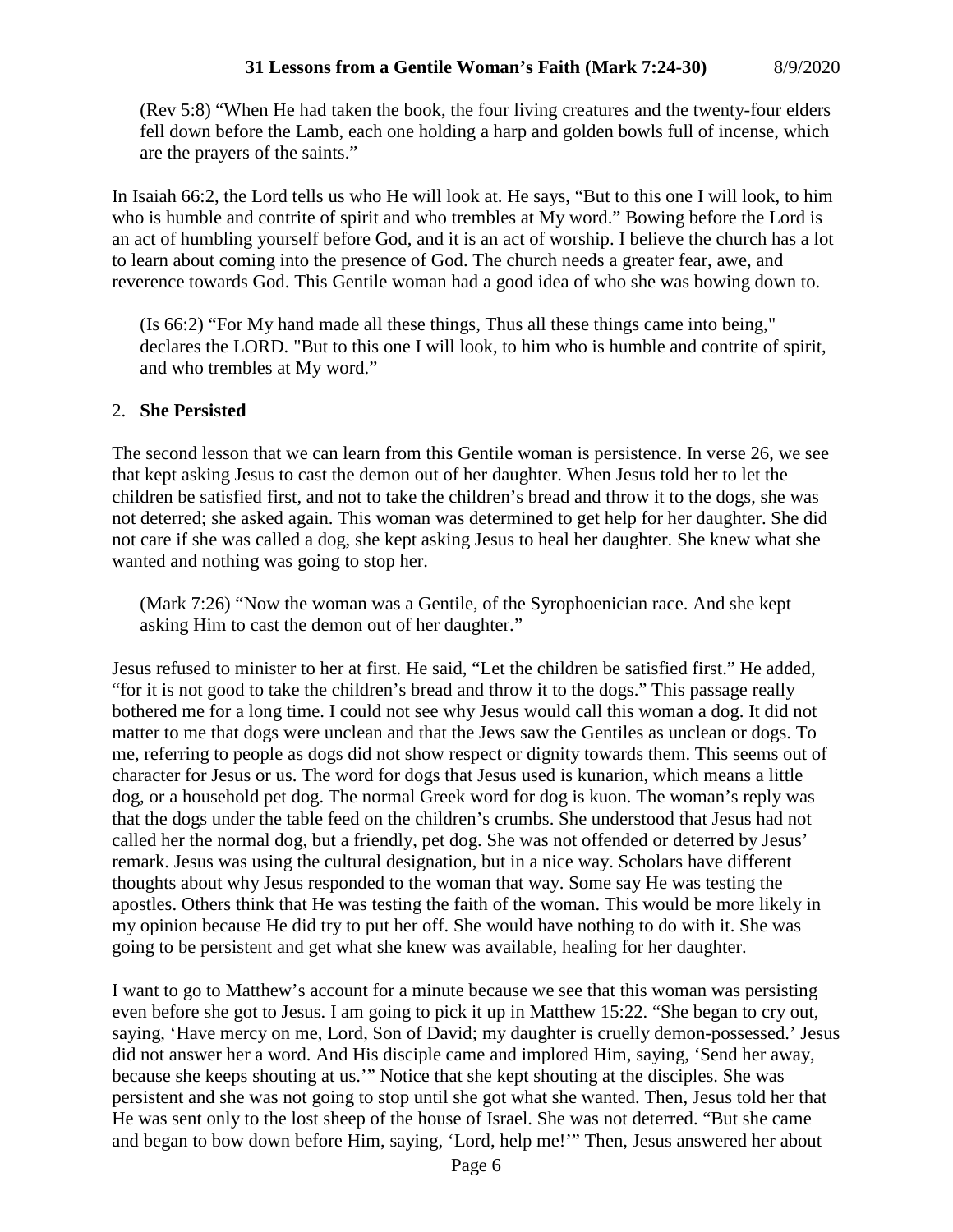not taking the children's bread and throw it to the dogs." She said, "Yes, Lord; but even the dogs feed on the crumbs which fall from their masters' table." Jesus said to her, "O woman, your faith is great; it shall be done for you as you wish." And the woman's daughter was healed at that very moment. This woman persisted, and because of her persistence, she got what she wanted.

(Matt 15:21-28) "Jesus went away from there, and withdrew into the district of Tyre and Sidon. {22} And a Canaanite woman from that region came out and *began* to cry out, saying, "Have mercy on me, Lord, Son of David; my daughter is cruelly demon-possessed." {23} But He did not answer her a word. And His disciples came and implored Him, saying, "Send her away, because she keeps shouting at us." {24} But He answered and said, "I was sent only to the lost sheep of the house of Israel." {25} But she came and *began* to bow down before Him, saying, "Lord, help me!" {26} And He answered and said, "It is not good to take the children's bread and throw it to the dogs." {27} But she said, "Yes, Lord; but even the dogs feed on the crumbs which fall from their masters' table." {28} Then Jesus said to her, "O woman, your faith is great; it shall be done for you as you wish." And her daughter was healed at once."

In Luke 11, Jesus was teaching the disciples about prayer. After teaching them about the model prayer, He began to speak to them about persistence. He gave them a parable about a man who had a friend come at midnight and ask for bread. The man being woken up will tell the person to go away and not bother him. But, if that man keeps knocking and bothering him, he will get out of bed and give him the bread because of his persistence. We can learn a lot from this Gentile woman. She was persistent and got the bread she needed.

(Luke 11:5-8) "Then He said to them, "Suppose one of you has a friend, and goes to him at midnight and says to him, 'Friend, lend me three loaves; {6} for a friend of mine has come to me from a journey, and I have nothing to set before him'; {7} and from inside he answers and says, 'Do not bother me; the door has already been shut and my children and I are in bed; I cannot get up and give you *anything.*' {8} "I tell you, even though he will not get up and give him *anything* because he is his friend, yet because of his persistence he will get up and give him as much as he needs."

After giving the parable, Jesus said, "So I say to you, ask, and it will be given to you; seek, and you will find; knock, and it will be opened to you. For everyone who asks, receives; and he who seeks, finds, and to him who knocks, it will be opened." The tense of these verbs is continuous. The one who keeps on asking will receive. The one who keeps on seeking will find. The one who keeps on knocking will have the door opened. Jesus was encouraging them to be persistent in their prayers. We can learn from this Gentile woman because she kept asking.

Luke 11:9-10 {9} "So I say to you, ask, and it will be given to you; seek, and you will find; knock, and it will be opened to you. {10} "For everyone who asks, receives; and he who seeks, finds; and to him who knocks, it will be opened.

In Luke 18, Jesus gave a similar story about a judge who did not fear God and did not respect man. A widow kept coming to him, saying 'Give me legal protection from my opponent.' For a while, the judge was unwilling, but afterwards he changed his mind. Why? "Because this widow bothers me…otherwise by continually come she will wear me out." This widow was persistent and got what she wanted from an unrighteous judge. Jesus finished that parable by saying, "Hear what the unrighteous judge said; now, will not God bring about justice for His elect who cry to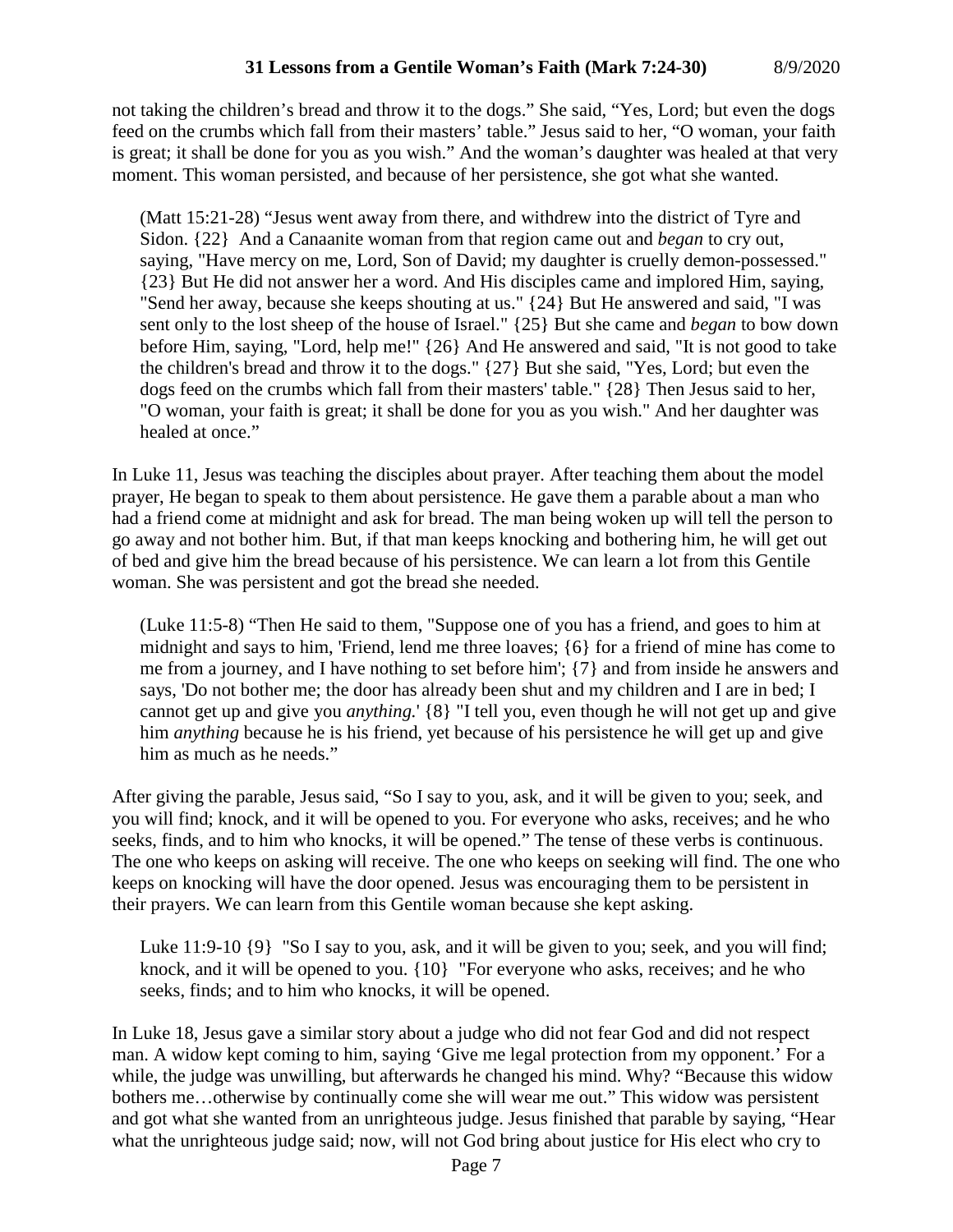Him day and night, and will He delay long over them?" God has encouraged us to be persistent in our prayers.

Are you persistent in your prayers? Or do you give up if you do not get it right away. I have been persistent in asking God for the kingdom. He said, Little flock, the Father is pleased to give you the kingdom." I am going to persist in my asking for the kingdom. I want to see people come to Christ in this area. I want to see God move mightily. I want to see lives changed. There are many little daughters that need to be set free. This Gentile woman is not the only one with a daughter that needs to be set free.

Are we going to humble ourselves before God and pray? Are we going to keep on asking, even if we don't get our answer the first, second, or third time we ask? Are we going to keep praying and asking, and knocking? Are we going to be persistent like this Gentile woman?

# 3. **She Pleased**

The third thing that we can learn from this Gentile woman is how she was pleasing to the Lord. You might wonder why I say that she was pleasing to the Lord, so let me explain. When the woman told Jesus that even the dogs under the table feed on the children's crumbs, Jesus said to her, "Because of this answer go; the demon has gone out of your daughter." Jesus was really pleased with her faith.

(Mark 7:28-30) "But she answered and said to Him, "Yes, Lord, *but* even the dogs under the table feed on the children's crumbs." {29} And He said to her, "Because of this answer go; the demon has gone out of your daughter." {30} And going back to her home, she found the child lying on the bed, the demon having left."

In Hebrews 11:6, we read, "And without faith it is impossible to please *Him,* for he who comes to God must believe that He is and *that* He is a rewarder of those who seek Him." This woman had faith, and without faith it is impossible to please God. This woman not only pleased Him, but she was rewarded for seeking Him. Her daughter was healed at that moment.

(Heb 11:6) "And without faith it is impossible to please *Him,* for he who comes to God must believe that He is and *that* He is a rewarder of those who seek Him."

Matthew ends his account with Jesus saying to her, "O woman, your faith is great." Jesus acknowledged her great faith. I believe that Jesus was pleased when He saw her great faith.

(Matt 15:28) "Then Jesus said to her, "O woman, your faith is great; it shall be done for you as you wish." And her daughter was healed at once."

# **Conclusion and Applications**

There is a lot that I can learn and that the church can learn from this Gentile woman. She heard and immediately acted on her belief. She immediately went to Jesus and fell at His feet. She pursued Jesus and found Him. She humbled herself and fell before Him. In Romans 14:11, we read that "every knee shall bow and every tongue confess. Paul is talking about judgment, and he concludes, "so then each one of us will give an account of himself to God." The question is when will we bow down before God. We have an opportunity to bow down now, which is what this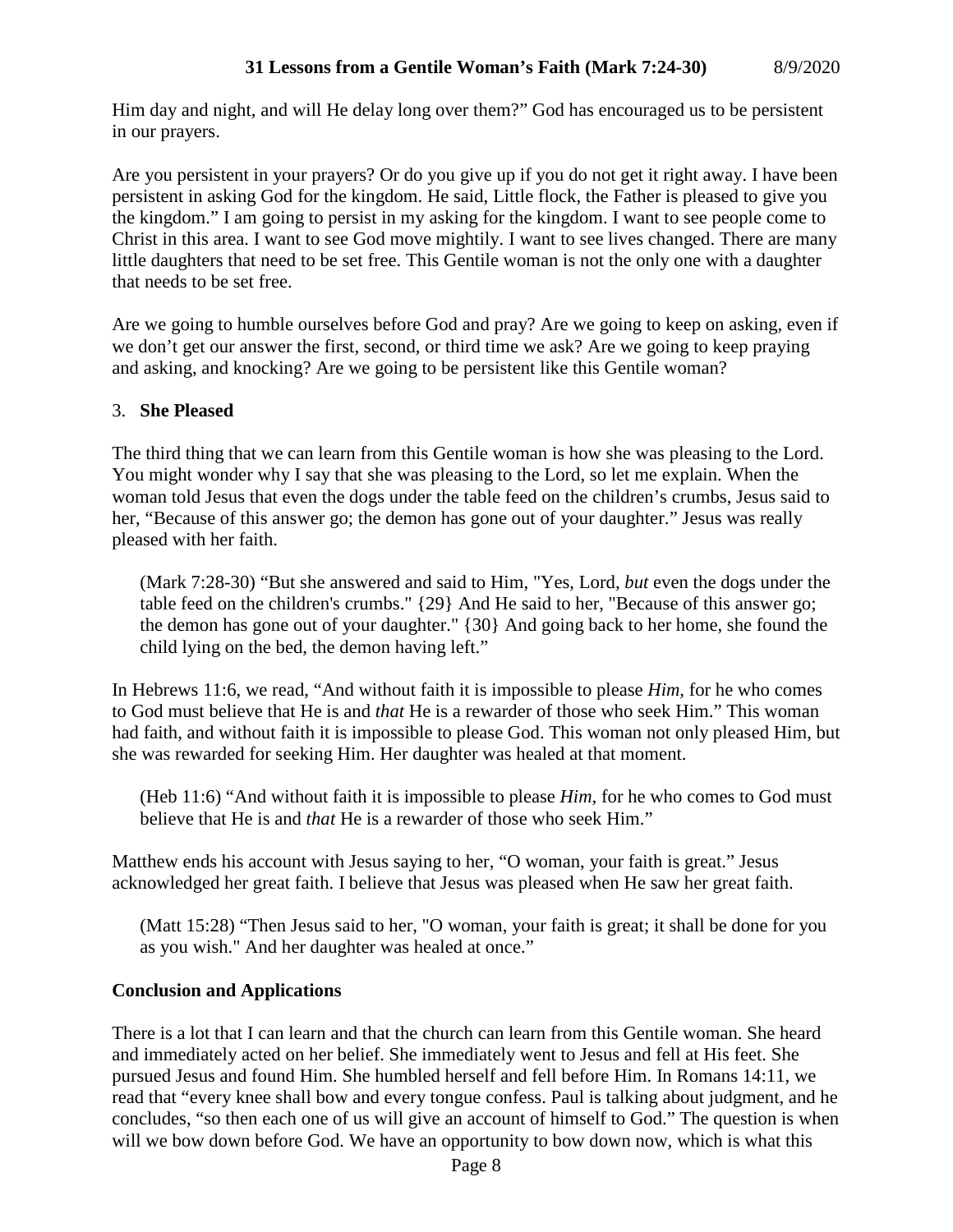Greek woman did, she bowed down before Jesus and confessed Him as Lord. Or, after we die, we will all have to bow our knees and confess Jesus as Lord, but this will not go well with those who have not received Jesus' payment for their sins.

(Rom 14:11-12) For it is written, "AS I LIVE, SAYS THE LORD, EVERY KNEE SHALL BOW TO ME, AND EVERY TONGUE SHALL GIVE PRAISE TO GOD. {12} So then each one of us will give an account of himself to God."

There may be someone today whose heart has been stirred, just as this Greek woman's heart was stirred when she heard of Jesus. This morning, if you believe that Jesus is the Son of David, the Messiah, the Christ, and you believe that He came and died for our sins, and was raised from the dead, you can confess Him as Lord and be born again. The woman heard and immediately responded. If you want to respond right now, pray with me, "Father God, I believe that Jesus is the Messiah. I believe that He is the Son of David, and that He came and died for my sins, and that You raised Him from the dead. Jesus, I ask You to come into my life and I now confess You as my Lord. Amen." If you prayed that this morning, please share that with us. There are some things that we want to share with you about how to grow in your relationship with God.

This woman was persistent. She kept asking and did not take no for an answer. This woman's faith was pleasing to the Lord, and He rewarded her for her faith. How is your persistence? Do you give up easily? This woman would not take no for an answer. She loved her daughter and she knew that Jesus could heal her daughter, and she was not going to let go. I don't think she was a house dog, I think she was a bull dog. She put her teeth into her request for Jesus to cast out the demon from her daughter, and she was not going to let go for anything. She has persistence. How is your persistence? I am learning to persevere and be persistent in my prayers for God to release more of His kingdom. Karen is having to be persistent in her efforts to establish the IHOP Albuquerque. God wants us to be persistent in our faith and in our prayers. How is your persistence.

How is your faith? This woman had great faith and Jesus commended her for her faith. What would Jesus say about your faith? Jesus' disciples asked Jesus to increase their faith. We can learn a lot from this woman of faith. She heard, she believed, and she acted on that belief.

Q&A